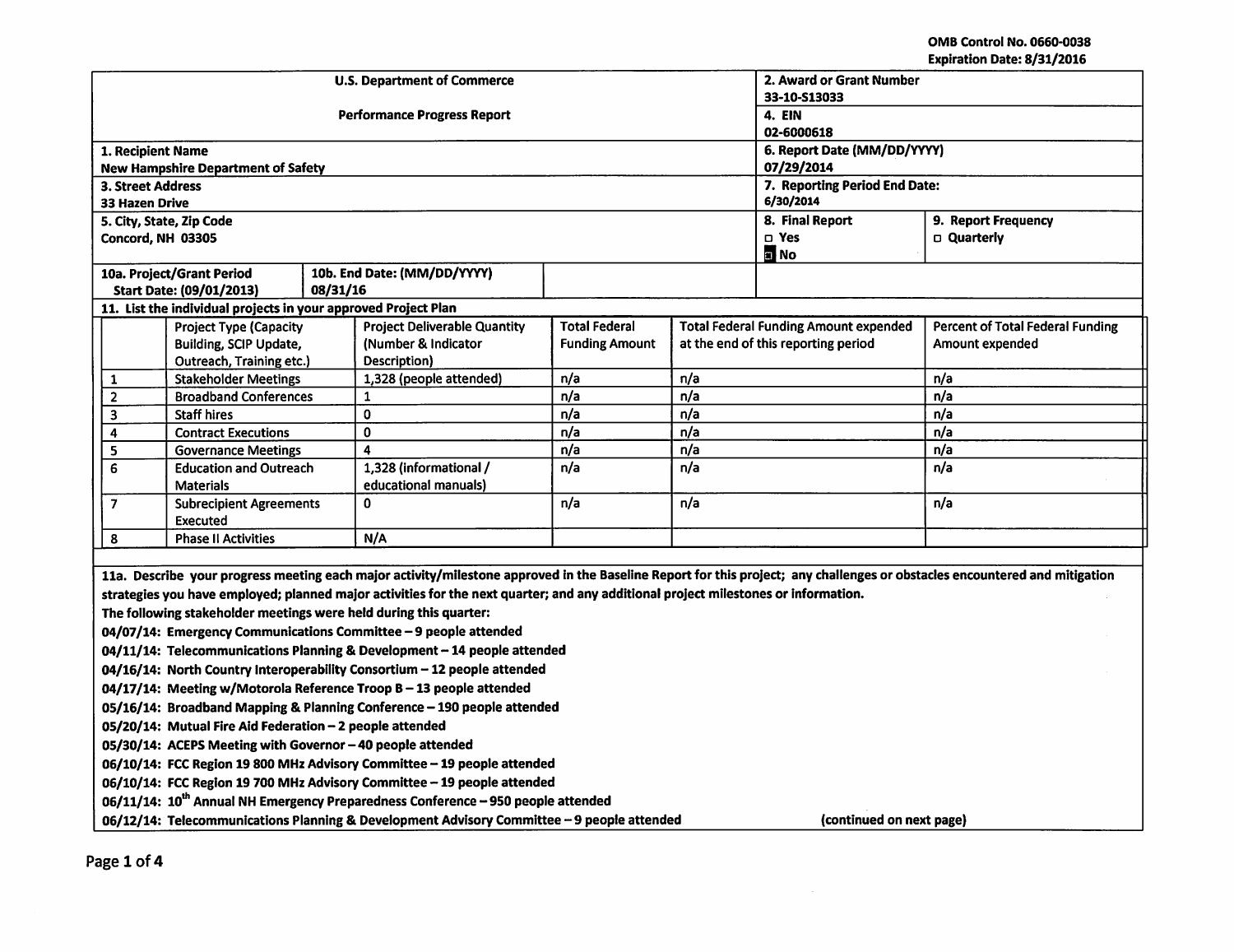06/12/14: North Country Cell Service Project - 8 people attended 06/18/14: Network NH Now- Reception - 43 people attended

11b. If the project team anticipates requesting any changes to the approved Baseline Report in the next quarter, describe those below. Note that any substantive changes to the Baseline Report must be approved by the Department of Commerce before implementation.

At this time, we do not anticipate any changes to take place the next quarter.

11c. Provide any other information that would be useful to NTIA as it assesses this project's progress.

NH DOS received approval from the State Legislature (01-15-2014) to formally accept these grant funds and establish financial accounting capabilities. Progress to date has been taking measures to develop the Governance that will provide authority to the Statewide lnteroperability Executive Committee (SIEC) through an Executive Order signed by the Governor of New Hampshire. Expected to be also signed by the Governor as well is the "single point of contact" transitioned to the newly hired NH-SWIC. Information provided by conference calls with NTIA and along with US DHS EOC has allowed NH to select a date (March 20<sup>th</sup>, 2014) for the Broadband 101/Planning Technical Assistance (TA) along with the Executive Summary and an Informational session about FirstNet. Progress regarding FirstNet and defining the SWIC's position has been to collaborate with FEMA Region 1 States through regional planning sessions. Attendance to the NCSWIC and RECCWG conferences, along with FirstNet Webinars has been instrumental in this capacity.

11d. Describe any success stories or best practices you have identified. Please be as specific as possible.

N/A

12. Personnel

12a. If the project is not fully staffed, describe how any lack of staffing may Impact the project's time line and when the project will be fully staffed.

As stated in the Baseline/Expenditure Plan, NHDOS anticipates hiring a Business Systems Analyst in the future. This is under evaluation at this time.

12b. Staffing Table

|                        | FTE %                     | Project(s) Assigned                                                              | Change     |
|------------------------|---------------------------|----------------------------------------------------------------------------------|------------|
| <b>SWIC</b>            | 0.75<br>U.IJ              | t project activities.<br>magement and LL<br>lination of grant<br>l coord<br>Mana | No change. |
| Program specialist III | $\ddot{\phantom{m}}$<br>. | <b>Financial Tracking and Reporting</b>                                          | No change. |

Add Row | Remove Row

13. Subcontracts (Vendors and/or Subrecipients) N/A

13a. Subcontracts Table- Include all subcontractors. The totals from this table must equal the "Subcontracts Total" In Question 14f.

| Name | <b>Subcontract Purpose</b> | Түре<br>(Vendor/Subrec.) | <b>RFP/RFQ</b><br><b>Issued</b><br>(Y/N) | Contract<br>Executed<br>(Y/N) | Start<br>Date | End<br><b>Date</b> | <b>Total Federal</b><br><b>Funds Allocated</b> | <b>Total Matching</b><br><b>Funds Allocated</b> | Project and % Assigned |
|------|----------------------------|--------------------------|------------------------------------------|-------------------------------|---------------|--------------------|------------------------------------------------|-------------------------------------------------|------------------------|
| N/A  |                            |                          |                                          |                               |               |                    |                                                |                                                 |                        |

Page 2 of 4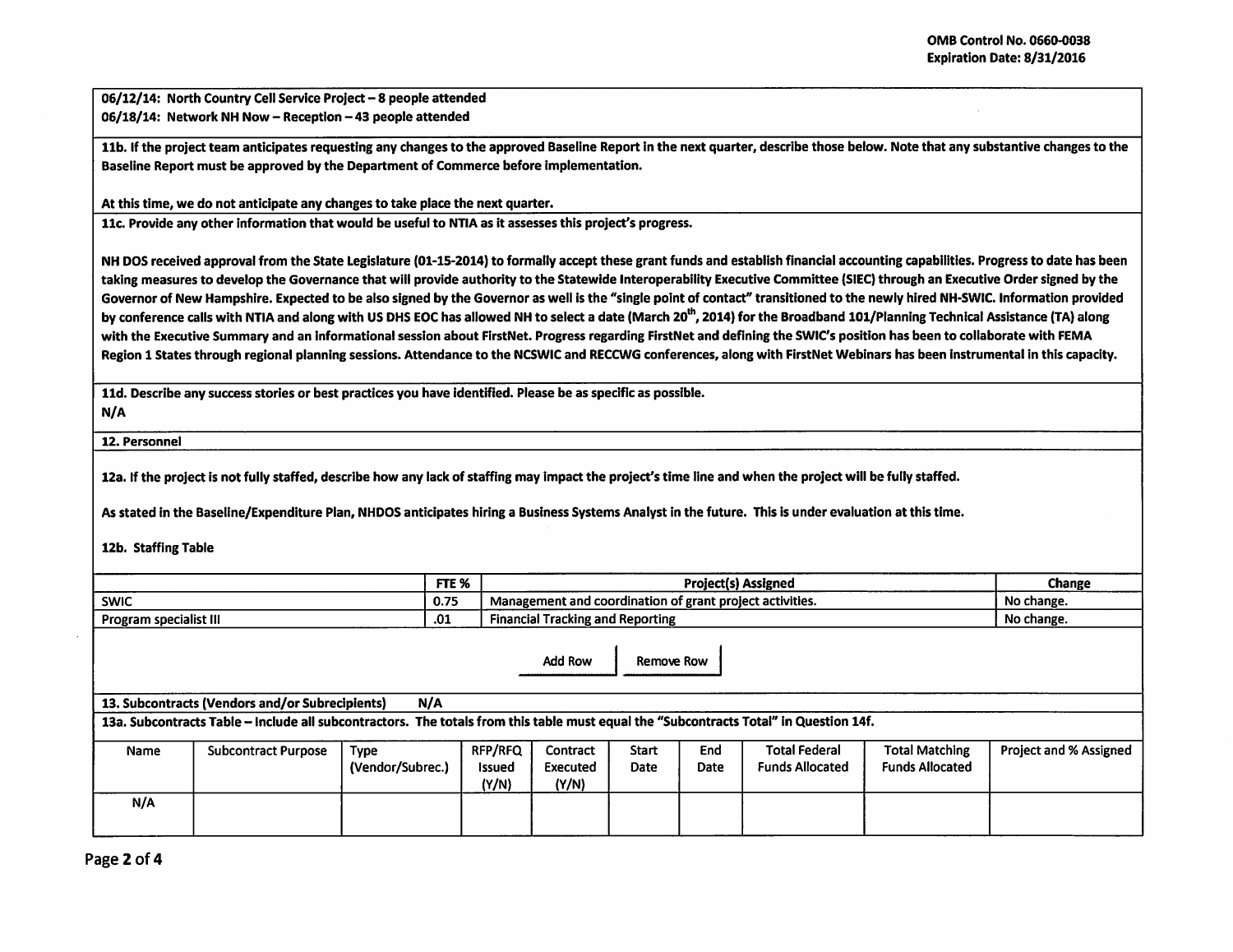|                                                                                                                                                                                                 |                                     |                                       | Add Row                                                                        | <b>Remove Row</b>                                 |                                                                                                                                                                                      |                          |  |  |
|-------------------------------------------------------------------------------------------------------------------------------------------------------------------------------------------------|-------------------------------------|---------------------------------------|--------------------------------------------------------------------------------|---------------------------------------------------|--------------------------------------------------------------------------------------------------------------------------------------------------------------------------------------|--------------------------|--|--|
| 13b. Describe any challenges encountered with vendors and/or subrecipients.                                                                                                                     |                                     |                                       |                                                                                |                                                   |                                                                                                                                                                                      |                          |  |  |
| None at this time.                                                                                                                                                                              |                                     |                                       |                                                                                |                                                   |                                                                                                                                                                                      |                          |  |  |
| 14. Budget Worksheet                                                                                                                                                                            |                                     |                                       |                                                                                |                                                   |                                                                                                                                                                                      |                          |  |  |
| Columns 2, 3 and 4 must match your current project budget for the entire award, which is the SF-424A on file.<br>Only list matching funds that the Department of Commerce has already approved. |                                     |                                       |                                                                                |                                                   |                                                                                                                                                                                      |                          |  |  |
| Project Budget Element (1)                                                                                                                                                                      | <b>Federal Funds</b><br>Awarded (2) | <b>Approved Matching</b><br>Funds (3) | <b>Total Budget</b><br>(4)                                                     | <b>Federal Funds</b><br>Expended (5)              | <b>Approved Matching Funds</b><br>Expended (6)                                                                                                                                       | Total Funds Expended (7) |  |  |
| a. Personnel Salaries                                                                                                                                                                           | 280,698                             | 144,357                               | 425,055                                                                        | 336                                               | 50,626                                                                                                                                                                               | 50,962                   |  |  |
| b. Personnel Fringe Benefits                                                                                                                                                                    | 151,617                             | 75,616                                | 227,233                                                                        | 66                                                | 3,872                                                                                                                                                                                | 3,938                    |  |  |
| c. Travel                                                                                                                                                                                       | 30,168                              | $\mathbf 0$                           | 30,168                                                                         | 1,330                                             | 99                                                                                                                                                                                   | 1429                     |  |  |
| d. Equipment                                                                                                                                                                                    | $\Omega$                            | $\mathbf 0$                           | $\Omega$                                                                       | $\Omega$                                          | $\mathbf{0}$                                                                                                                                                                         | $\Omega$                 |  |  |
| e. Materials/Supplies                                                                                                                                                                           | 19,445                              | $\mathbf 0$                           | 19,445                                                                         | 10                                                | $\mathbf{0}$                                                                                                                                                                         | 10                       |  |  |
| f. Subcontracts Total                                                                                                                                                                           | 335,550                             | $\mathbf{0}$                          | 335,550                                                                        | $\Omega$                                          | $\Omega$                                                                                                                                                                             | $\Omega$                 |  |  |
| g. Other                                                                                                                                                                                        | 11,080                              | $\mathbf{O}$                          | 11,080                                                                         | 496                                               | $\mathbf{0}$                                                                                                                                                                         | 496                      |  |  |
| Indirect                                                                                                                                                                                        | 51,329                              | $\Omega$                              | 51,329                                                                         | 232                                               | $\Omega$                                                                                                                                                                             | 232                      |  |  |
| h. Total Costs                                                                                                                                                                                  | 879,887                             | 219,973                               | 1,099,860                                                                      | 2,470                                             | 54,597                                                                                                                                                                               | 57067                    |  |  |
| i. % of Total                                                                                                                                                                                   | 80%                                 | 20%                                   | 100%                                                                           | 4%                                                | 96%                                                                                                                                                                                  | 100%                     |  |  |
| documents.                                                                                                                                                                                      |                                     |                                       |                                                                                |                                                   | 15. Certification: I certify to the best of my knowledge and belief that this report is correct and complete for performance of activities for the purpose(s) set forth in the award |                          |  |  |
| 16a. Typed or printed name and title of Authorized Certifying Official                                                                                                                          |                                     |                                       |                                                                                | 16c. Telephone (area code, number, and extension) |                                                                                                                                                                                      |                          |  |  |
| Pamela Urban-Morin, Grant Administrator                                                                                                                                                         |                                     |                                       |                                                                                | $(603)$ 271-7663                                  |                                                                                                                                                                                      |                          |  |  |
|                                                                                                                                                                                                 |                                     |                                       |                                                                                | 16d. Email Address                                |                                                                                                                                                                                      |                          |  |  |
|                                                                                                                                                                                                 |                                     |                                       | Pamela.Urban-Morin@dos.nh.gov<br>16e. Date Report Submitted (month, day, year) |                                                   |                                                                                                                                                                                      |                          |  |  |
| 16b. Signature of Authorized Certifying Official<br>m                                                                                                                                           |                                     |                                       |                                                                                | July 29, 2014                                     |                                                                                                                                                                                      |                          |  |  |

According to the Paperwork Reduction Act, as amended, no persons are required to respond to a collection of information unless it displays a currently valid OMB control number. Public reporting burden for this collection of information is estimated to average 10 hours per response for the application process, including time for reviewing instructions, searching existing data sources, gathering and maintaining the data needed, and completing and reviewing the collection of information. Send comments regarding the burden estimate or any other aspect of this collection of information, including suggestions for reducing this burden, to Michael Dame, Director, State and Local Implementation Grant Program, Office of Public Safety Communications, National Telecommunications and Information Administration. U.S. Department of Commerce (DOC), 1401 Constitution Avenue, N.W. , HCHB, Room 7324, Washington, D.C. 20230.

Page 3 of 4

 $\overline{\alpha}$